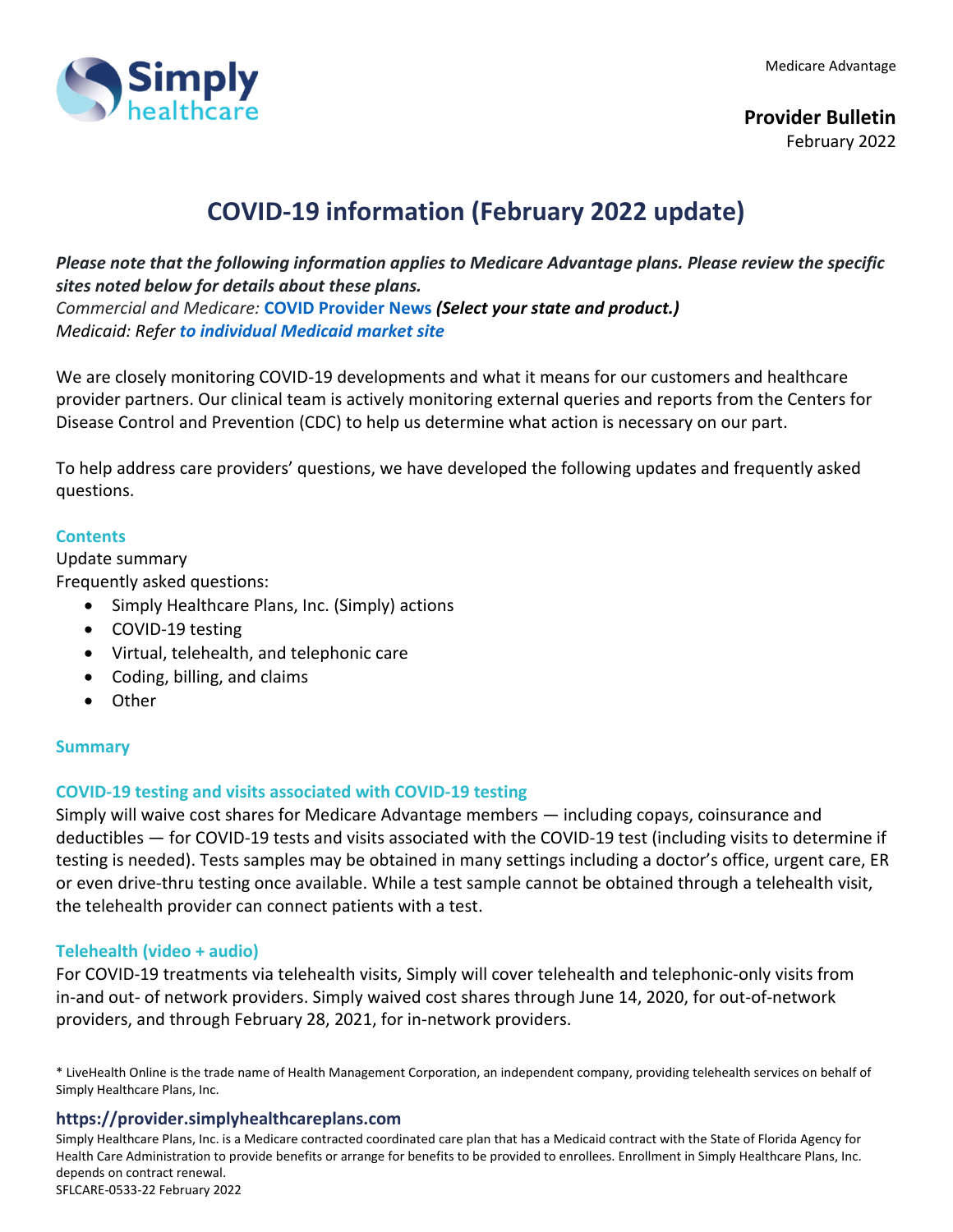Medicare Advantage members pay no member cost share for LiveHealth Online, \* regardless of national emergency.

#### **Telephonic-only care**

In alignment with Original Medicare, through the duration of the public health emergency (PHE) Simply will cover telephonic-only visits with in-network providers for Medicare Advantage plans. Cost shares will be waived for in-network providers only through April 16, 2022.

Visit the CMS telehealth services guidance at **[https://www.cms.gov/Medicare/Medicare-General-](https://www.cms.gov/Medicare/Medicare-General-Information/Telehealth/Telehealth-Codes)[Information/Telehealth/Telehealth-Codes](https://www.cms.gov/Medicare/Medicare-General-Information/Telehealth/Telehealth-Codes)** for a list of services payable under the Medicare Physician Fee Schedule when furnished via telehealth.

#### **Prescription coverage**

Simply is also providing coverage for members to have an extra 30-day supply of medication on hand. We are encouraging that when member plans allow that they switch from 30-day home delivery to 90-day home delivery.

To help address providers' questions, we have developed the following list of frequently asked questions:

# **Frequently asked questions**

#### **Simply actions**

#### **What is Simply doing to prepare?**

Simply is committed to help provide increased access to care while eliminating costs to help alleviate the added stress on individuals, families and the nation's healthcare system.

These actions are intended to support the protective measures taken across the country to help prevent the spread of COVID-19 and are central to our commitment to remove barriers and support communities through this unprecedented time.

Simply is committed to help our members gain timely access to care and services in a way that places the least burden on the healthcare system. Our actions should reduce barriers to seeing a doctor, getting tested and maintaining adherence to medications for long-term health issues.

Actions include waiving:

- Cost sharing for the treatment of COVID-19 from April 1, 2020, through February 28, 2021, for members of our Medicare Advantage plans.
- Cost sharing for COVID-19 diagnostic tests as deemed medically necessary by a healthcare clinician who has made an assessment of a patient, including serology or antibody tests. Cost share waiver extends to the end of the public health emergency.
- Cost-sharing for visits and services during the visit to get the COVID-19 diagnostic test, beginning March 18, 2020. Cost share waiver extends to the end of the public health emergency.
- Cost sharing for telehealth in-network visits for COVID-19 treatment from March 17, 2020, through February 28, 2021, for individual Medicare Advantage.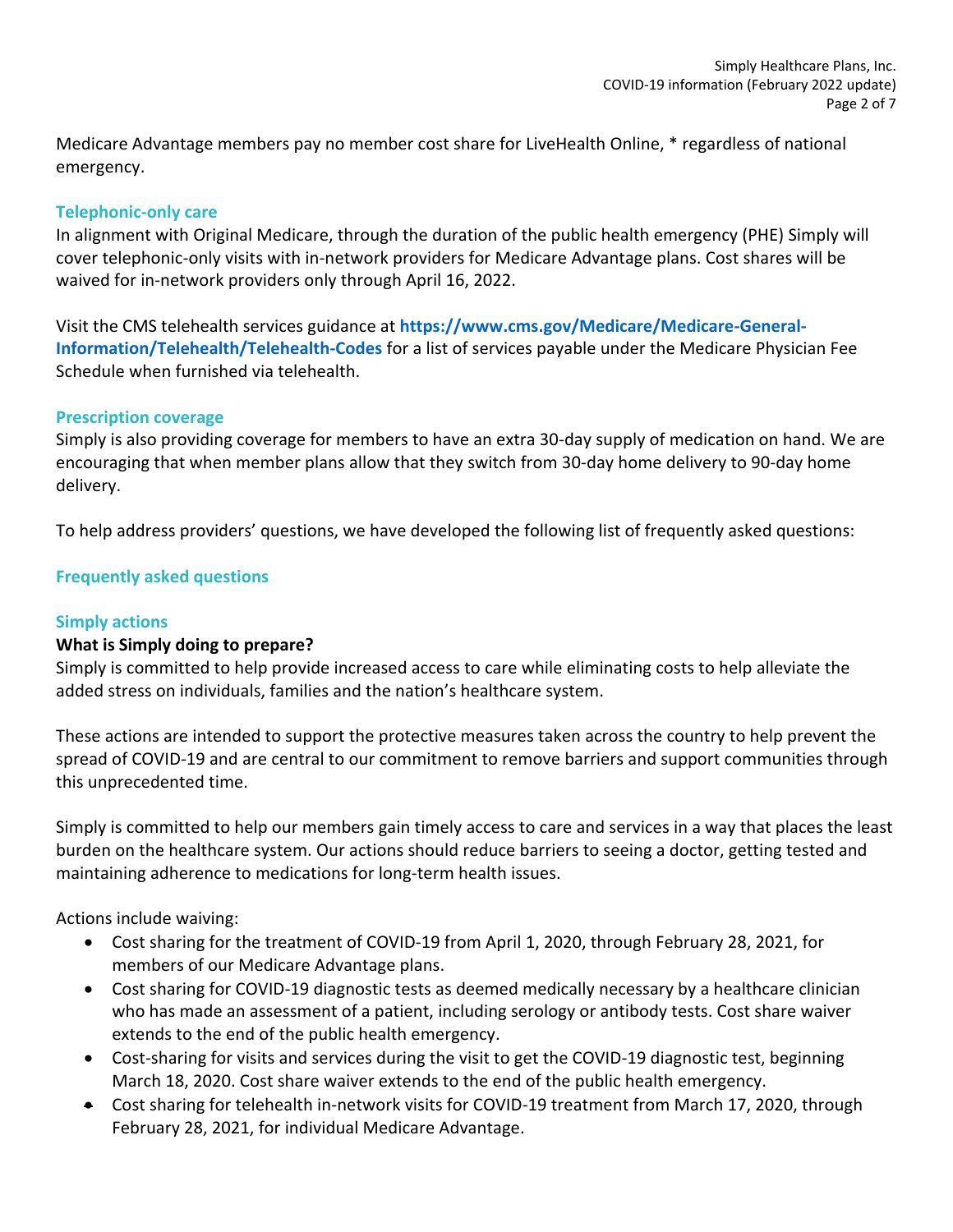- Cost sharing for telehealth in-network visits for COVID-19 treatment from March 17, 2020, through September 30, 2021, for Medicare Group Retiree Solutions (GRS) plans.
- There is no cost sharing for telehealth services for Medicare Advantage members using LiveHealth Online, regardless of national emergency.
- Cost sharing for telephonic-only visits with in-network provider through April 16, 2022, for Medicare plans.
- Cost-sharing for FDA-approved medications or vaccines when they become available.

The cost sharing waiver includes copays, coinsurance, and deductibles.

For additional services, members will pay any cost shares their plan requires, unless otherwise determined by state law or regulation. Members can call the number on the back of their identification card to confirm coverage. Providers should continue to verify eligibility and benefits for all members prior to rendering services.

# **How is Simply monitoring COVID-19?**

Simply is monitoring COVID-19 developments and what they mean for our associates and those we serve. We are fielding questions about the outbreak from our customers, members, providers and associates. Additionally, our clinical team is actively monitoring external queries and reports from the CDC to help us determine what, if any, action is necessary on our part to further support our stakeholders.

Simply has a business continuity plan for serious communicable disease outbreaks, inclusive of pandemics, and will be ready to deploy the plan if necessary.

Our enterprise-wide business continuity program includes recovery strategies for critical processes and supporting resources, automated 24/7 situational awareness monitoring for our footprint and critical support points, and the Virtual Command Center for Emergency Management command, control and communication.

In addition, Simply has established a team of experts to monitor, assess and help facilitate timely mitigation and response where it has influence as appropriate for the evolving novel coronavirus threat.

# **In case of mass epidemic, how can you ensure that your contracted providers can still provide services?**

Simply is committed to working with and supporting its contracted providers. Our benefits already state that if members do not have appropriate access to network doctors that we will authorize coverage for out-ofnetwork doctors as medically necessary.

In addition, the Simply telehealth provider, **[LiveHealth Online](http://www.livehealthonline.com/)**, is another safe and effective way for members to see a doctor to receive health guidance related to COVID-19 from their home via mobile device or a computer with a webcam.

# **COVID-19 testing and treatment**

# **Will Simply waive member cost shares for COVID-19 testing, visits and treatment?**

Yes. Simply will waive cost shares for our Medicare plan members — including copays, coinsurance and deductibles — for the COVID-19 test and associated visits. Tests samples may be obtained in many settings including a doctor's office, urgent care, ER or even drive-through testing once available. While a test sample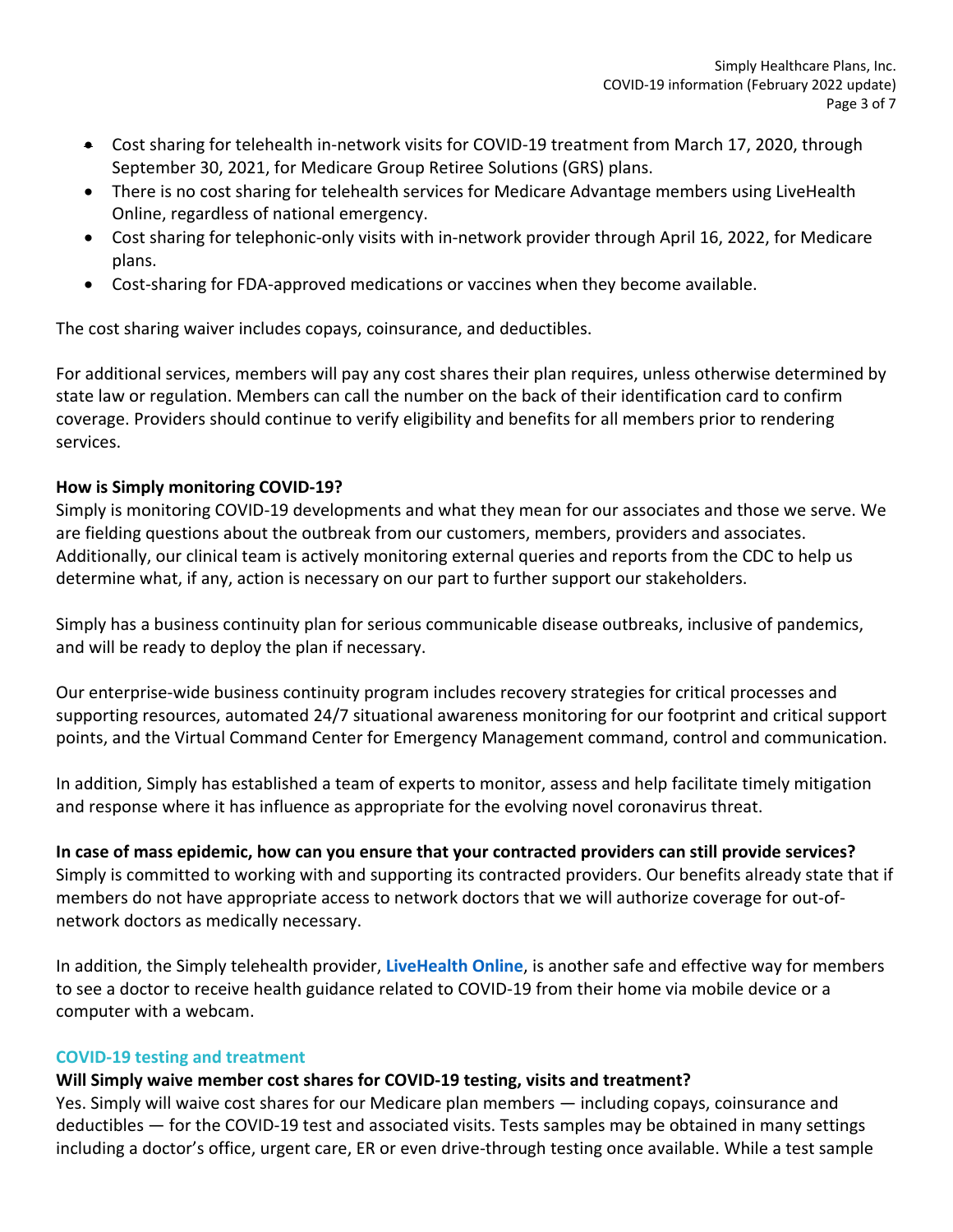cannot be obtained through a telehealth visit, the telehealth provider can connect members with testing. Simply waived cost share for COVID-19 treatment through February 28, 2021.

# **When member cost sharing has been waived (where permissible) by Simply as outlined in this FAQ for COVID-19 testing and visits associated with COVID-19 testing, telehealth (video + audio) services, and innetwork telephonic-only services, how does that impact provider reimbursement?**

Simply will process the claim as if there is no member cost sharing, as it does, for example, with preventive health services.

# **How is Simply reimbursing participating hospitals that perform COVID-19 diagnostic testing in an emergency room or inpatient setting?**

Reimbursement for COVID-19 testing performed in a participating hospital emergency room or inpatient setting is based on existing contractual rates inclusive of member cost share amounts waived by Simply. As we announced on March 6, Simply will waive cost shares for COVID-19 test and visits to get the COVID-19 test.

# **How is Simply reimbursing participating hospitals which are performing COVID-19 diagnostic testing in a drive thru testing setting?**

Based on standard American Medical Association (AMA) and HCPCS coding guidelines, for participating hospitals with a lab fee schedule, Simply will recognize the codes 87635 and U0002, and will reimburse drive thru COVID-19 tests according to the lab fee schedule inclusive of member cost-share amounts waived by Simply. Participating hospitals without lab fee schedules will follow the same lab testing reimbursement as defined in their facility agreement with Simply inclusive of member cost share amounts waived by Simply. As we announced on March 6, Simply will waive cost shares for COVID-19 tests and visits to get the COVID-19 test.

# **Does Simply require a prior authorization on the focused test used to diagnose COVID-19?**

No, prior authorization is not required for diagnostic services related to COVID-19 testing.

# **Does Simply require use of a contracted provider for the COVID-19 lab test in order for waiver of the member's cost share to apply?**

Simply will waive member cost shares for COVID-19 lab tests performed by participating and non-participating providers.

# **What modifier is appropriate to waive member cost sharing for COVID-19 testing and visits related to testing?**

CMS has provided the Medicare guideline to use the CS modifier: **[https://www.cms.gov/outreach-and](https://www.cms.gov/outreach-and-educationoutreachffsprovpartprogprovider-partnership-email-archive/2020-04-10-mlnc-se)[educationoutreachffsprovpartprogprovider-partnership-email-archive/2020-04-10-mlnc-se](https://www.cms.gov/outreach-and-educationoutreachffsprovpartprogprovider-partnership-email-archive/2020-04-10-mlnc-se)**. Simply looks for the CS modifier to identify claims related to evaluation for COVID-19 testing. This modifier should be used for evaluation and testing services in any place of service.

#### **COVID-19 vaccines**

**How is Simply reimbursing FDA-Approved COVID-19 Vaccines and Monoclonal Antibody Treatments?** For members of Medicare Advantage plans, CMS issued guidance

(**<https://www.cms.gov/files/document/COVID-19-toolkit-issuers-MA-plans.pdf>**) that, the COVID-19 vaccine administration and the **monoclonal antibody treatment administration** should be billed by providers to the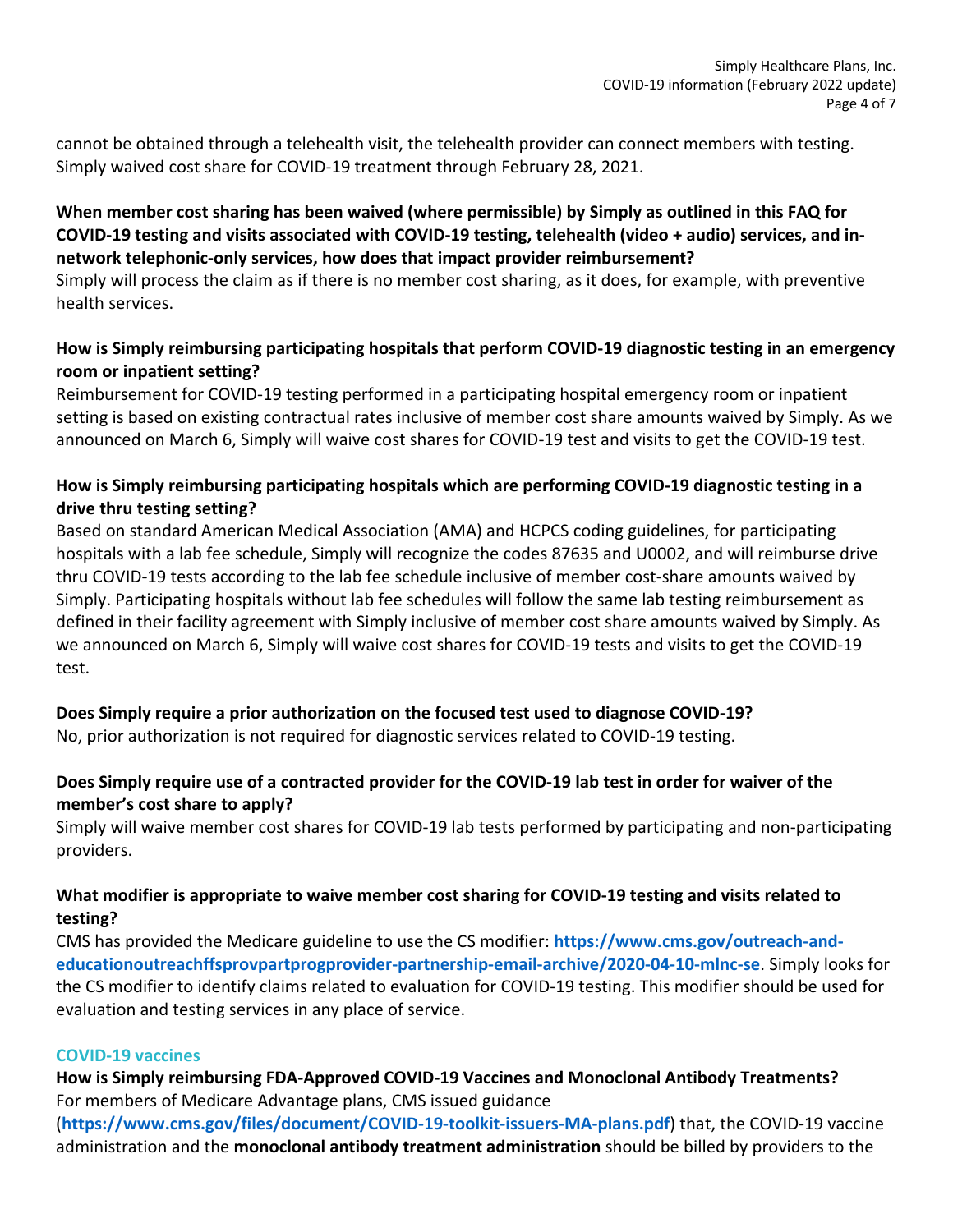CMS Medicare Administrative Contractor (MAC) using product-specific codes for each vaccine approved. This will ensure that Medicare Advantage members will not have cost-sharing for the administration of the vaccine and monoclonal antibody treatment.

#### **What CPT®/HCPS codes would be appropriate to consider for the administration of a COVID-19 vaccine?** CMS has provided coding guidelines related to COVID-19

vaccines: **[https://www.cms.gov/medicare/medicare-part-b-drug-average-sales-price/covid-19-vaccines](https://www.cms.gov/medicare/medicare-part-b-drug-average-sales-price/covid-19-vaccines-and-monoclonal-antibodies)[and-monoclonal-antibodies](https://www.cms.gov/medicare/medicare-part-b-drug-average-sales-price/covid-19-vaccines-and-monoclonal-antibodies)**

# **Virtual, telehealth, and telephonic care**

# **What services are appropriate to provide via telehealth?**

Simply covers telehealth (in other words, video + audio) services for providers who have access to those platforms/capabilities today.

# **Will Simply cover telephone-only services in addition to telehealth via video + audio?**

Simply does not cover telephone-only services today (with limited state exceptions), but we are providing this coverage from March 19, 2020, through April 16, 2022, for telephonic-only visits with in-network providers for Medicare Advantage plans. Simply will cover telephone-only medical and behavioral health services from innetwork providers and out-of-network providers when required by state law. Simply will waive associated cost shares for in-network providers only, except where a broader waiver is required by law. Visit the CMS telehealth services guidance at **[https://www.cms.gov/Medicare/Medicare-General-](https://www.cms.gov/Medicare/Medicare-General-Information/Telehealth/Telehealth-Codes)[Information/Telehealth/Telehealth-Codes](https://www.cms.gov/Medicare/Medicare-General-Information/Telehealth/Telehealth-Codes)** for a list of services payable under the *Medicare Physician Fee* 

*Schedule* when furnished via telehealth.

# **What member cost-shares will be waived by Simply affiliated health plans for virtual care through internet video + audio or telephonic-only care?**

For COVID-19 treatments via telehealth visits, Simply covered telehealth and telephonic-only visits from innetwork providers and waived cost shares through February 28, 2021. Simply will continue to waive cost share for in-network telephonic only visits through April 16, 2022.

Medicare Advantage members pay no member cost share for LiveHealth Online, regardless of national emergency.

# **Are providers for Medicare Advantage and MMP plans able to use other telehealth resources such as phone calls, Skype, FaceTime, and other non-Simply vendors to supply and receive telehealth services or will that violate our** *HIPAA* **policies and plan guidelines?**

On its website, the Office for Civil Rights (OCR) states it:

*"…will exercise its enforcement discretion and will not impose penalties for noncompliance with the regulatory requirements under the HIPAA Rules against covered healthcare providers in connection with the good faith provision of telehealth during the COVID-19 nationwide public health emergency."*

Providers can visit CMS' *Fact Sheet* to more information: **[https://www.cms.gov/newsroom/fact](https://www.cms.gov/newsroom/fact-sheets/medicare-telemedicine-health-care-provider-fact-sheet)[sheets/medicare-telemedicine-health-care-provider-fact-sheet](https://www.cms.gov/newsroom/fact-sheets/medicare-telemedicine-health-care-provider-fact-sheet)**.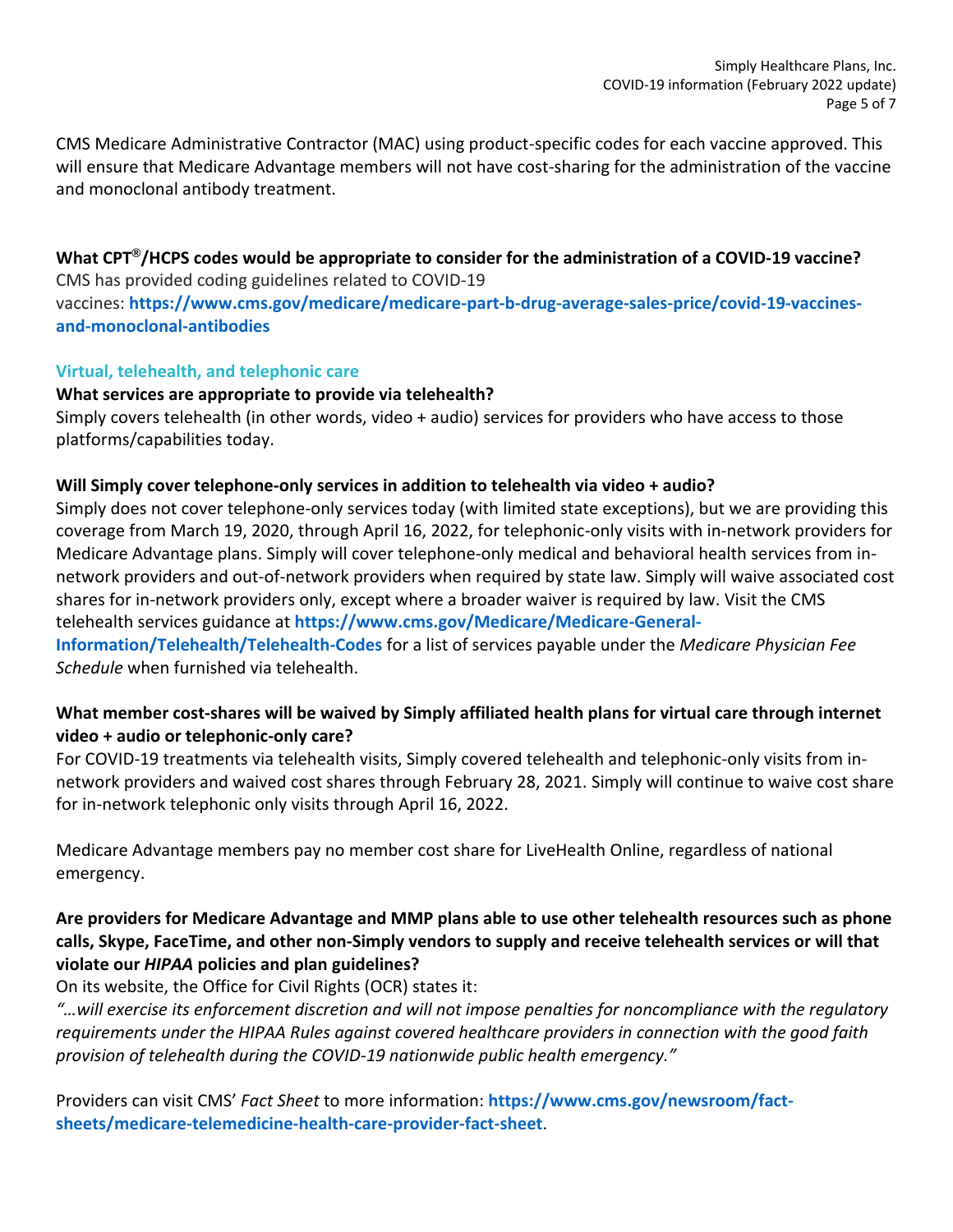#### **Is LiveHealth Online prepared for the number of visits that will increase to telehealth?**

As there is a heightened awareness of COVID-19 and more cases are being diagnosed in the United States, LiveHealth Online is increasing physician availability and stands ready to have doctors available to see the increase in patients, while maintaining reasonable wait times.

#### **What codes would be appropriate to consider for a telehealth visit?**

For telehealth (video + audio) visits rendered by a provider, please bill according to the most current guidance from CMS for this service in the Original Medicare program.

# **What codes would be appropriate to consider for telehealth (audio and video) for physical, occupational, and speech therapies?**

Visit CMS' list of services payable under the Medicare Physician Fee Schedule for list of codes and services covered and appropriate to furnish via telehealth: **[https://www.cms.gov/Medicare/Medicare-General-](https://www.cms.gov/Medicare/Medicare-General-Information/Telehealth/Telehealth-Codes)[Information/Telehealth/Telehealth-Codes.](https://www.cms.gov/Medicare/Medicare-General-Information/Telehealth/Telehealth-Codes)**

#### **Are Annual Wellness Visits being covered when performed via telehealth?**

Yes. This service is covered for members using LiveHealth Online for their Annual Wellness Visits, as well as Annual Wellness Visits performed by other providers through virtual care via internet video + audio services.

#### **What other coding and informational resources are available for providers for telehealth?**

Providers can visit these links to more information:

- CMS' Medicare telemedicine healthcare provider fact sheet: **[https://www.cms.gov/newsroom/fact](https://www.cms.gov/newsroom/fact-sheets/medicare-telemedicine-health-care-provider-fact-sheet)[sheets/medicare-telemedicine-health-care-provider-fact-sheet.](https://www.cms.gov/newsroom/fact-sheets/medicare-telemedicine-health-care-provider-fact-sheet)**
- CMS' list of services payable under the Medicare Physician Fee Schedule when furnished via telehealth: **<https://www.cms.gov/Medicare/Medicare-General-Information/Telehealth/Telehealth-Codes>**.

#### **Coding, billing, and claims**

**What diagnosis codes would be appropriate to consider for a patient with known or suspected COVID-19?**  The CDC has provided coding guidelines related to COVID-19: **[https://www.cdc.gov/nchs/data/icd/COVID-19](https://www.cdc.gov/nchs/data/icd/COVID-19-guidelines-final.pdf) [guidelines-final.pdf](https://www.cdc.gov/nchs/data/icd/COVID-19-guidelines-final.pdf)**.

# **What modifier is appropriate to waive member cost sharing for COVID-19 testing and visits related to testing?**

CMS has provided the Medicare guideline to use the CS modifier: **[https://www.cms.gov/outreach-and](https://www.cms.gov/outreach-and-educationoutreachffsprovpartprogprovider-partnership-email-archive/2020-04-10-mlnc-se)[educationoutreachffsprovpartprogprovider-partnership-email-archive/2020-04-10-mlnc-se](https://www.cms.gov/outreach-and-educationoutreachffsprovpartprogprovider-partnership-email-archive/2020-04-10-mlnc-se)**. Simply also looks for the CS modifier to identify claims related to evaluation for COVID-19 testing. This modifier should be used for COVID-19 evaluation and testing services in any place of service.

#### **Does Simply expect any slowdown with claim adjudication because of COVID-19?**

We are not seeing any impacts to claims payment processing at this time.

#### **What codes would be appropriate for COVID-19 lab testing?**

Refer to the most up-to-date CMS FAQ for guidance on laboratory testing codes: **[cms.gov/files/document/03092020-covid-19-faqs-508.pdf](file:///C:/Users/AC93523/AppData/Local/Microsoft/Windows/INetCache/Content.Outlook/VPLQSD57/cms.gov/files/document/03092020-covid-19-faqs-508.pdf)**.